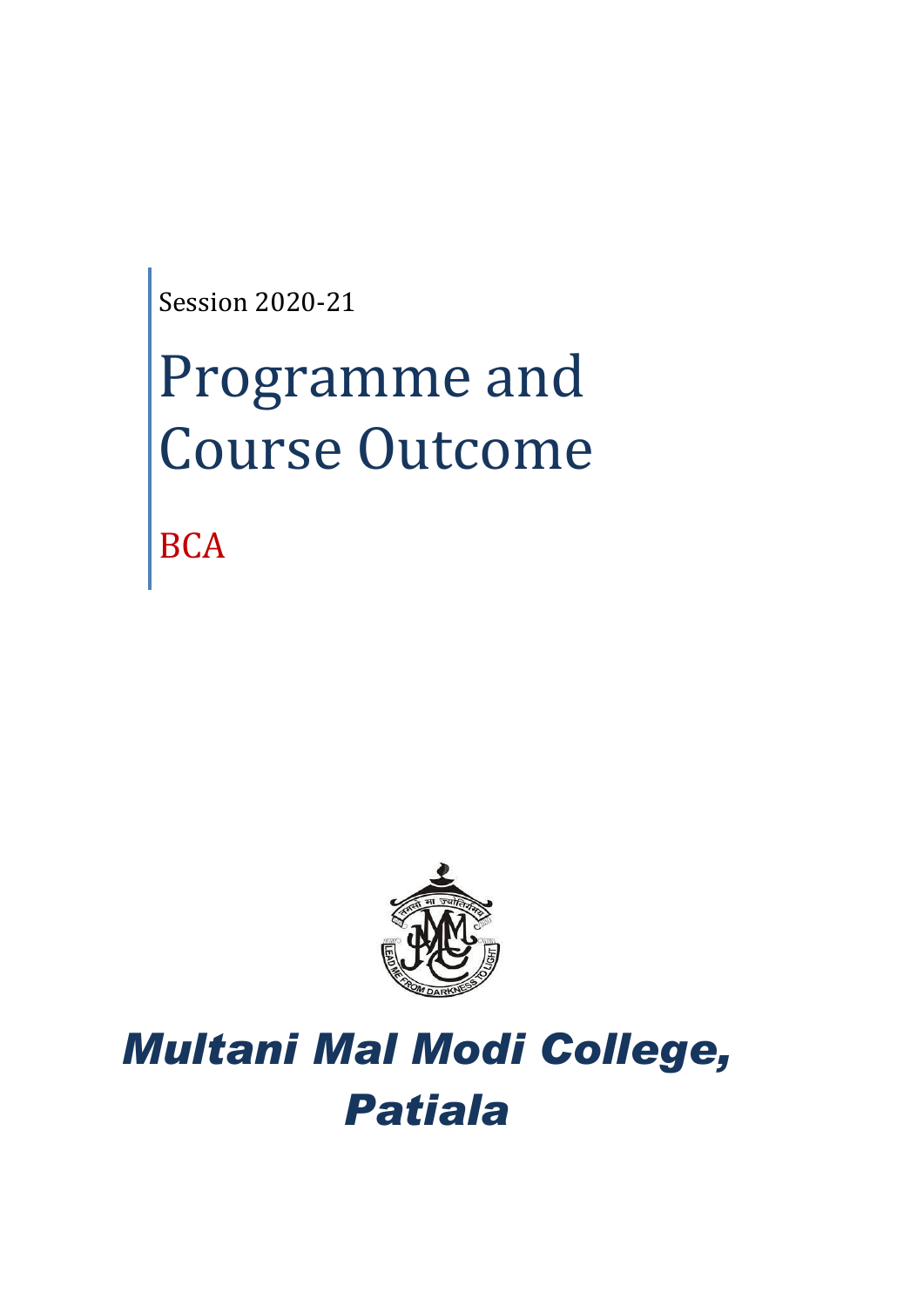## **Program Outcomes (POs)**

**PO-1:** Identify, formulate, review and analyze complex problems using various techniques.

**PO-2:** Communicate effectively on complex activities and with the society at large and write effective documentation, make effective presentation and give and receive clear instructions.

**PO-3:** Function effectively as an individual, and as a member or leader or project manager in project team.

**PO-4:** Recognize the needs for, and have the preparation and ability to engage in independent and lifelong learning.

**PO-5:** Development of analytical, programming and logical skills.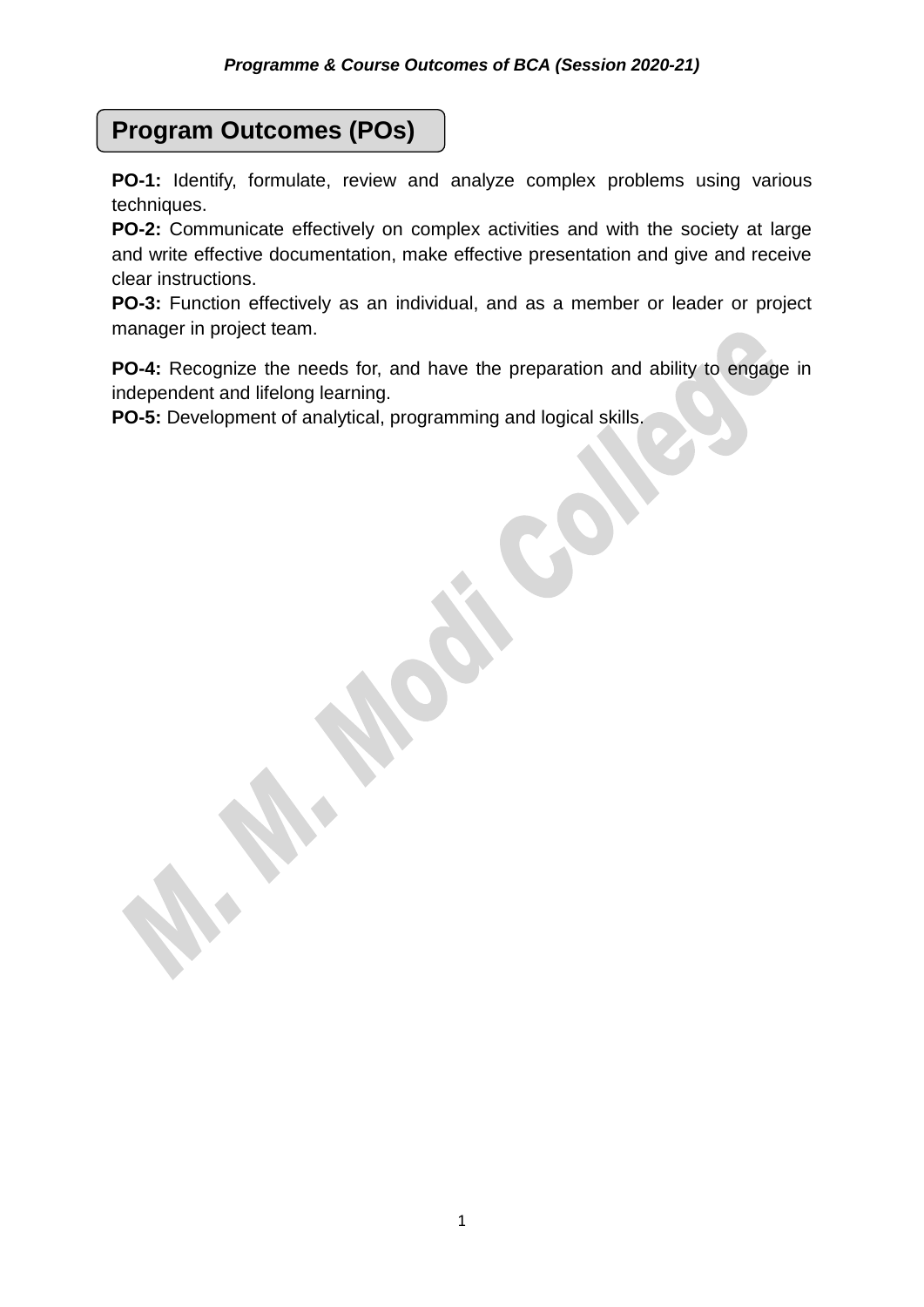X

## **Course Outcomes (COs)**

## **BCA - I**

## **Semester-1st**

| Code                     | <b>Course</b>                                          |
|--------------------------|--------------------------------------------------------|
| <b>BCA-111</b>           | General English - I                                    |
| <b>BCA-112</b>           | Punjabi (Compulsory) or                                |
|                          | Punjabi Compulsory (Mudla Gyan) **                     |
| <b>BCA-113</b>           | <b>Fundamentals of Information Technology</b>          |
| <b>BCA-114</b>           | Programming Fundamentals using C                       |
| <b>BCA-115</b>           | Software Lab - (Windows and Office Automation)         |
| <b>BCA-116</b>           | Software Lab - II (Based on paper BCA-114: Programming |
|                          | Fundamentals using C)                                  |
| Semester-2 <sup>nd</sup> |                                                        |

## Semester-2<sup>nd</sup>

| Code           | <b>Course</b>                                          |
|----------------|--------------------------------------------------------|
| <b>BCA-121</b> | General English - II                                   |
| <b>BCA-122</b> | Punjabi (Compulsory) or                                |
|                | Punjabi Compulsory (Mudla Gyan) **                     |
| <b>BCA-123</b> | Digital Electronics                                    |
| <b>BCA-124</b> | Data Structures                                        |
| <b>BCA-125</b> | <b>Basic Mathematics</b>                               |
| <b>BCA-126</b> | Software Lab - III (based on BCA-124: Data Structures) |
| <b>BCA-127</b> | Drug Abuse: Problem, Management and Prevention***      |

## **BCA-111: General English – I**

**SAN SE** 

## **After completion of this course, students will be able to:**

**CO-1:** Generate their competence of both active and passive elements of the English language i.e, writing and speaking and listening and reading.

**CO-2:** Deepen their understanding of accurate usage of English grammar in writing and speaking.

**CO-3:** Enlarge their vocabulary by keeping a vocabulary lexicon.

**CO-4:** Learn to transform their native language into the target language.

**CO-5:** Learn to write accurate English essays and letters.

**CO-6:** Enhance their confidence by having translation drills and through speaking English practice sections.

## **BCA-112: Punjabi (Compulsory)**

**After completion of this course, students will be able to:**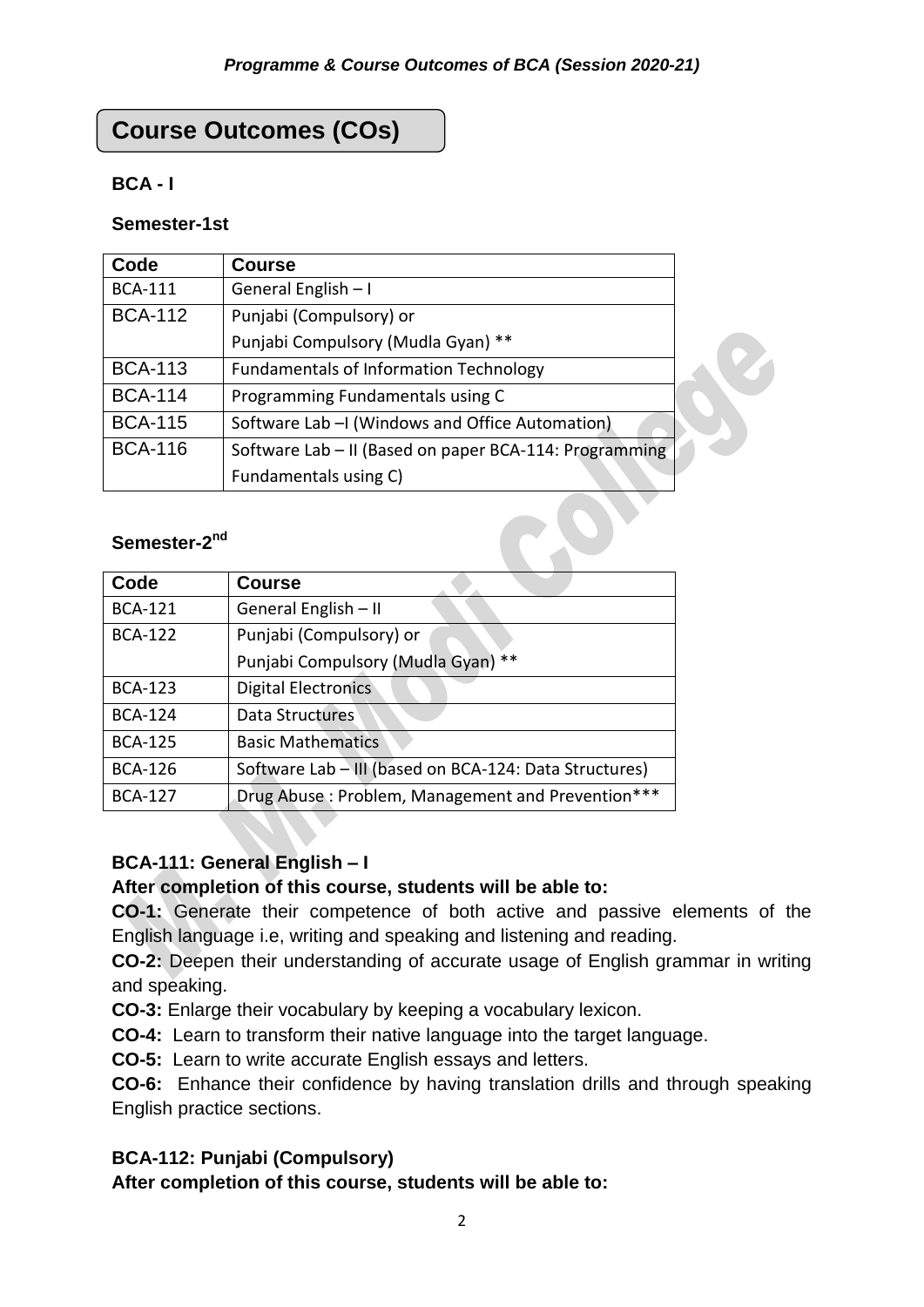CO-1: ਭਾਸ਼ਾਈ ਸੰਰਚਨਾ ਦੇ ਨੇਮਾਂ ਨੂੰ ਸਮਝ ਕੇ ਉਸਦੀ ਵਰਤੋਂ ਰੋਜ਼ਾਨਾ ਜ਼ਿੰਦਗੀ ਵਿੱਚ ਕਰਨਾ

CO-2: ਭਾਸ਼ਾ ਦੇ ਜਰੀਏ ਮਨੁੱਖੀ ਭਾਵਾਂ ਨੂੰ ਸਮਝ ਕੇ ਸਮਾਜ ਦਾ ਵਿਸ਼ਲੇਸ਼ਣ ਕਰਨ ਦੇ ਯੋਗ ਹੋਣਾ

CO-3: ਗਰਮਖੀ ਲਿਪੀ ਦੇ ਭਾਸ਼ਾਈ ਵਿਕਾਸ ਦੇ ਵਿਭਿੰਨ ਪੜਾਵਾਂ ਨੂੰ ਸਮਝਣ ਦੀ ਚੇਤਨਾ

**CO-4:** ਮਨ ਿੱਖੀ ਹੋਂਦ ਦੇਸੰਕਟਾਾਂ ਦੀ ਜ਼ਨਸ਼ਾਨਦੇਹੀ ਅਤੇਉਹਨਾਾਂ ਦਾ ਯੋਗ ਹਿੱਲ ਲਿੱਭਣਾ

CO-5: ਸਾਹਿਤਕ ਰਚਨਾਵਾਂ ਦੇ ਮਾਧਿਅਮ ਨਾਲ ਵਿਦਿਆਰਥੀਆਂ ਅੰਦਰ ਸਾਹਿਤਕ ਰੁਚੀਆਂ ਦਾ ਵਿਕਾਸ ਹੋਵੇਗਾ

## **BCA-113: Fundamentals of Information Technology**

## **Upon the completion of the course the learner will be able to**

**PO-1**: Familiarization with the types of computer, peripheral devices, memory management, multimedia and number system.

**PO-2**: Learn about working of various input and output devices.

**PO-3**: Learnt about binary number representation along with its operations.

**PO-4**: Understand theoretical framework of internet and associated application of theinternet.

**PO-5**: Acquire the knowledge about the binary number representation along with its operations.

**PO-6**: Understand of the role of computers in business, education and society.

## **BCA-114: Programming Fundamentals Using C**

## **After completion of this course, students will be able to:**

**CO-1**: Understand of various concepts of programming language.

**CO-2**: Develop logics and analytical ability solve problem.

**CO-3**: Learn about procedural programming using functions.

**CO-4**: Acquired various flow control statements.

**CO-5**: Learn about various storage classes along with user defined data types.

**CO-6:** Acquire knowledge of file handling

**CO-7**: Work with arrays of complex structure data types.

**CO-8**: Understanding a concept of functional hierarchical code organization.

## **BCA-115: Software Lab-I**

## **After completion of this course, students will be able to:**

**CO-1:** Have basic knowledge of computer Hardware and Software.

**CO-2:** Understand business areas to which computers may be applied.

**CO-3:** Installation of Operating System (Windows), application software and to use Windows OS.

**CO-4:** Provide practical knowledge to Office tools (MS Word, Excel and Power Point).

**CO-5:** Use of MS-Word to type documents with various formatting.

**CO-6:** Creating and manipulating Datasheets for different applications.

**CO-7:** Designing effective presentations using Power Point software.

## **BCA-116: Software Lab-II COURSE OUTCOMES**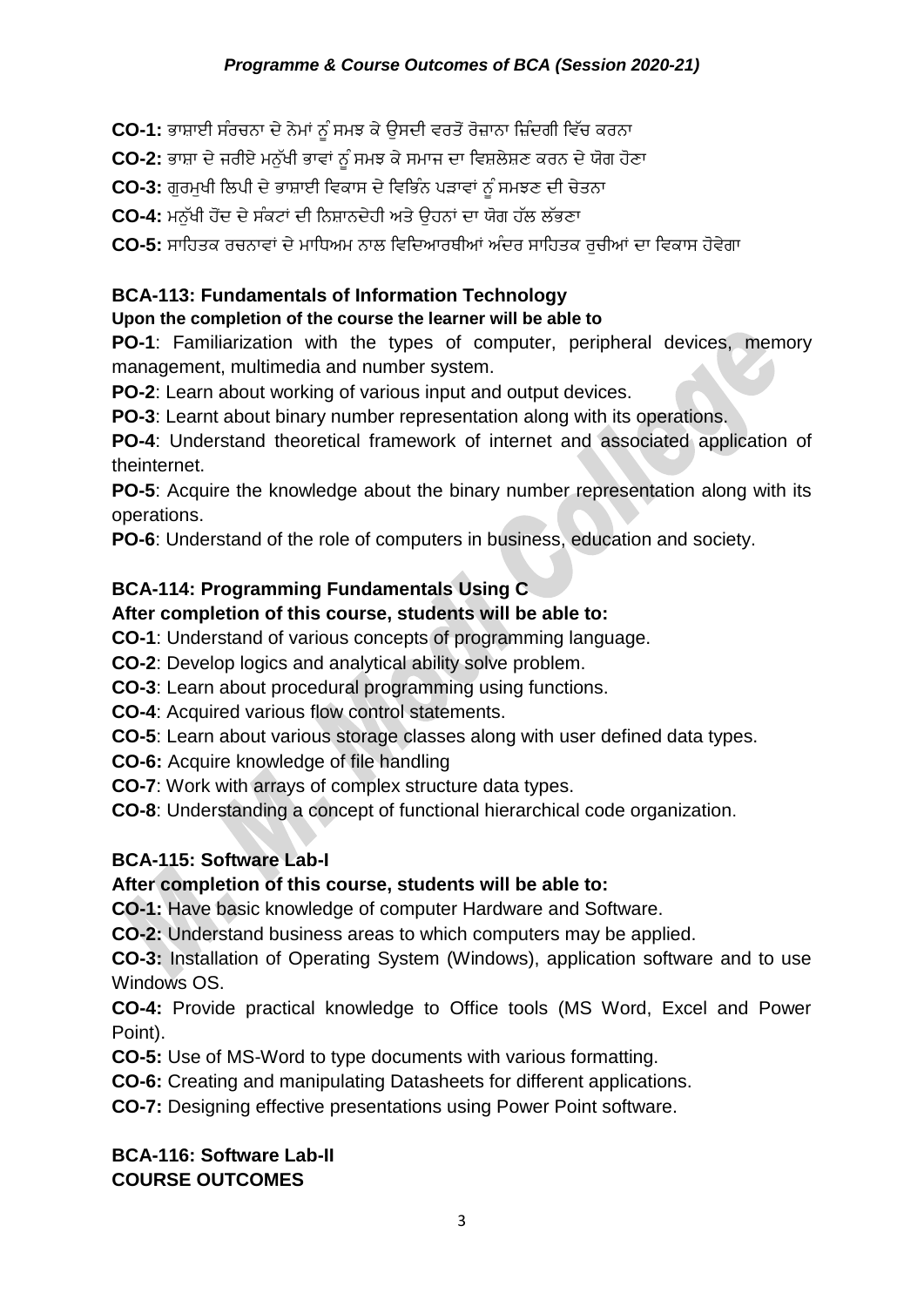## **After completion of this course, students will be able to:**

**CO-1:** Design algorithms and flowchart to solve programming problems.

**CO-2:** Write, compile and debug programs in C language. Use different data types, operators and console I/O function in a computer program.

**CO-3:** Design programs involving decision control statements, loop control statements and case control structures.

**CO-4:** Understand the implementation of arrays, pointers and functions and apply the dynamics of memory by the use of pointers.

**CO-5:** Comprehend the concepts of structures and union: declaration, initialization and implementation.

**CO-6:** Use the file operations, character I/O, string I/O, file pointers, and create/update basic data files.

## **BCA-121: General English – II COURSE OUTCOMES**

## **After completion of this course, students will be able to:**

**CO-1:** Enhance their competence in writing and speaking skills to the next level.

**CO-2:** Make use of new lexical terms after going through verbs, adjectives and idioms.

**CO-3:** Learn to write with the accurate use of Active and Passive voices after completing the taught exercises by the teacher.

**CO-4:** Start writing in the reported speech that usually confuses the learner. The conversion of Direct Speech to Indirect Speech will create a crystal clarity to the learners.

**CO-5:** Learn different type of sentences e.g. Affirmative, Negative, Interrogative, Assertive, Exclamatory and so on.

**CO-6:** The next level drills of the translation will help the students to create new complex sentences from their mother tongue to the target language.

## **BCA-122: Punjabi (Compulsory)**

## **COURSE OUTCOMES**

## **After completion of this course, students will be able to:**

**CO-1:** ਰਪਾਕਾਰ ਨਿਬੰਧ ਰਾਹੀਂ ਜ਼ਿੰਦਗੀ ਦੀਆਂ ਤਲਖ਼ ਹਕੀਕਤਾਂ ਸਮਝਣ ਦੇ ਯੋਗ ਹੋਣਾ

**CO-2:** ਵਪਾਰਕ ਪਿੱਤਰ ਜ਼ਵਹਾਰ ਰਾਹੀਂ ਵਪਾਰਕ ਪਿੱਿਰ 'ਤੇਸਮਰਿੱਥ ਹੋਣਾ

CO-3: ਭਾਸ਼ਾ ਦੇ ਵਿਭਿੰਨ ਰਪਾਂ ਨੂੰ ਸਮਝ ਕੇ ਸਮਾਜ ਵਿੱਚ ਪਭਾਵਸ਼ਾਲੀ ਰਪ ਵਿੱਚ ਵਿਚਰਨ ਦੀ ਯੋਗਤਾ

**CO-4:** ਭਾਸ਼ਾ ਦੀ ਸਮਰਿੱਥਾ ਪਛਾਣ ਕੇਅੰਦਰਲੀ ਯੋਗਤਾ ਦਾ ਸਹੀ ਪਰਯੋਗ ਕਰਨਾ

**CO-5:** ਸਾਜ਼ਹਤਕ ਰਚਨਾਵਾਾਂ ਦੇਮਾਜ਼ਿਅਮ ਨਾਲ ਜ਼ਵਜ਼ਦਆਰਥੀਆਾਂ ਅੰਦਰ ਸਾਜ਼ਹਤਕ ਰ ਚੀਆਾਂ ਦਾ ਜ਼ਵਕਾਸ ਹੋਵੇਗਾ

#### **BCA-123: Digital Electronics COURSE OUTCOMES**

## **After completion of this course, students will be able to:**

**CO-1:** Acquire knowledge about Analog and Digital Systems and various digital logic gates.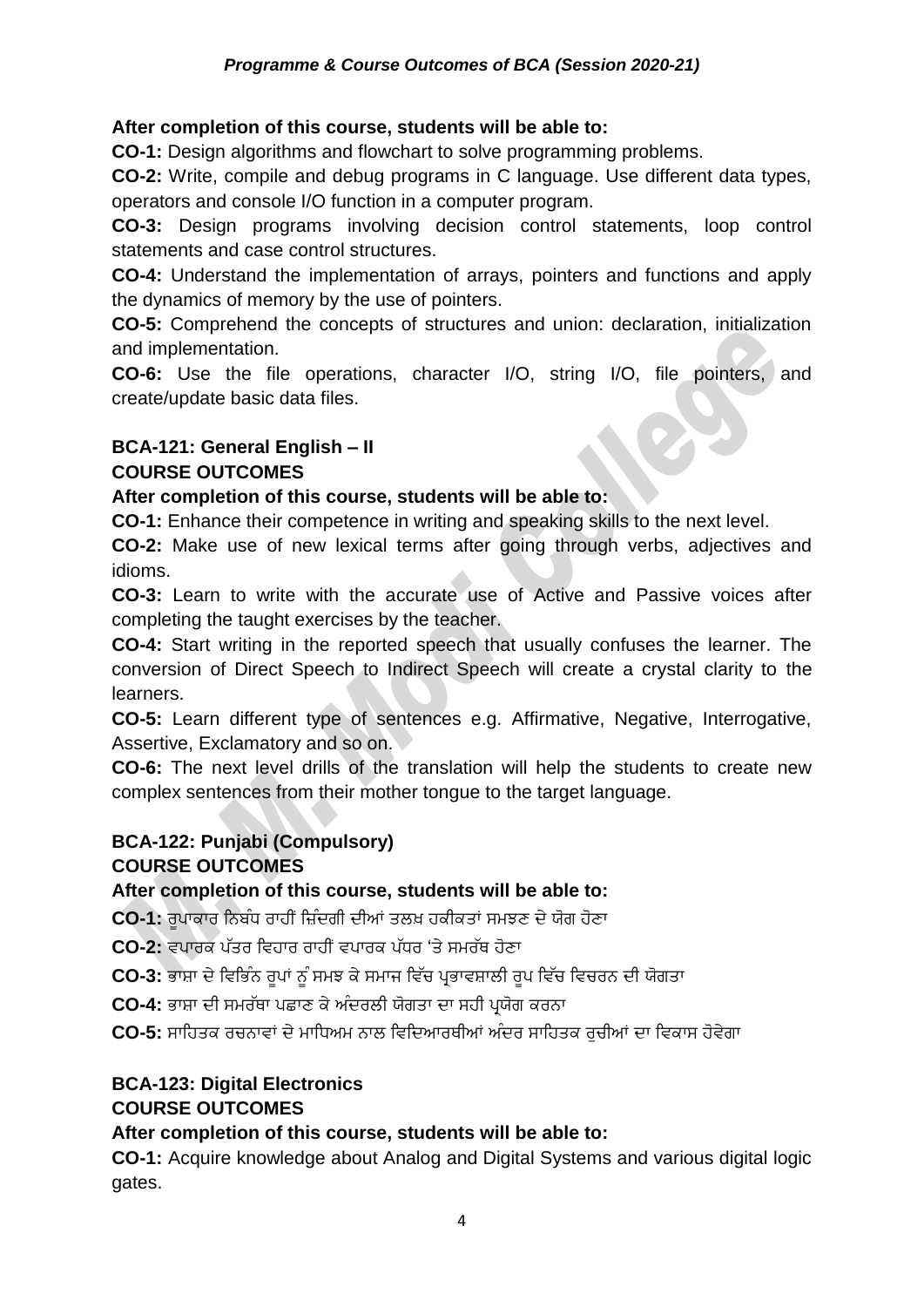**CO-2:** Distinguish between various number systems and their conversions and computer arithmetic.

**CO-3:** Develop K-Maps representation and simplification logic functions up to 4 variables.

**CO-4:** Understand, analyze and design various combinational and sequential circuits such as encoders, decoders and counters using multiplexers, and flip – flops.

**CO-5:** Describe analog to digital and digital to analog conversion circuits.

## **BCA-125: Basic Mathematics COURSE OUTCOMES**

## **After completion of this course, students will be able to:**

**CO-1:** Understand the concept and solve complex numbers and quadratic equations.

**CO-2:** Understand and use of co-ordinate geometry in modern scientific computing.

**CO-3:** Apply Matrices and Determinants for solving problems appropriate problems.

**CO-4:** Familiar with representation of floating point number system, arithmetic operation and errors in normalized floating point numbers.

**CO-5:** Solve transcendental and simultaneous algebraic equations using different methods under different parameters.

## **BCA-124: Data and File Structures & BCA-126: Software Lab-III (based on BCA-124)**

## **After completion of this course, students will be able to:**

**CO-1:** Be familiar with basic data structure and algorithms.

**CO-2:** Design and analyze programming problem statements

**CO-3:** Choose appropriate data structures and algorithms and use it to design algorithms for a specific problem.

**CO-4:** Handle operations like searching, insertion, deletion and traversing mechanism

**CO-5:** Come up with analysis of efficiency and proofs of correctness

## **BCA-127: Drug Abuse: Problem, Management and Prevention\*\*\* COURSE OUTCOMES**

## **After completion of this course, students will be able to:**

**CO-1:** Understand the extent of the problem of Drug Abuse and its prevalence.

**CO-2:** Differentiate Drug Abuse from Drug Dependence and Drug Addiction.

**CO-3:** Gain conceptual understanding about Drug tolerance and examine the difference between Physical and Psychological dependence on drugs.

**CO-4:** Identify short and long term effects and withdrawal symptoms of drugs like stimulants, depressants: Alcohol, Barbiturates, Narcotics, hallucinogens, steroids and Inhalants.

**CO-5:** Analyze the nature of the problem of Drug abuse by learning about vulnerable age groups, Physical, academic, behavioral and Psychological indicators.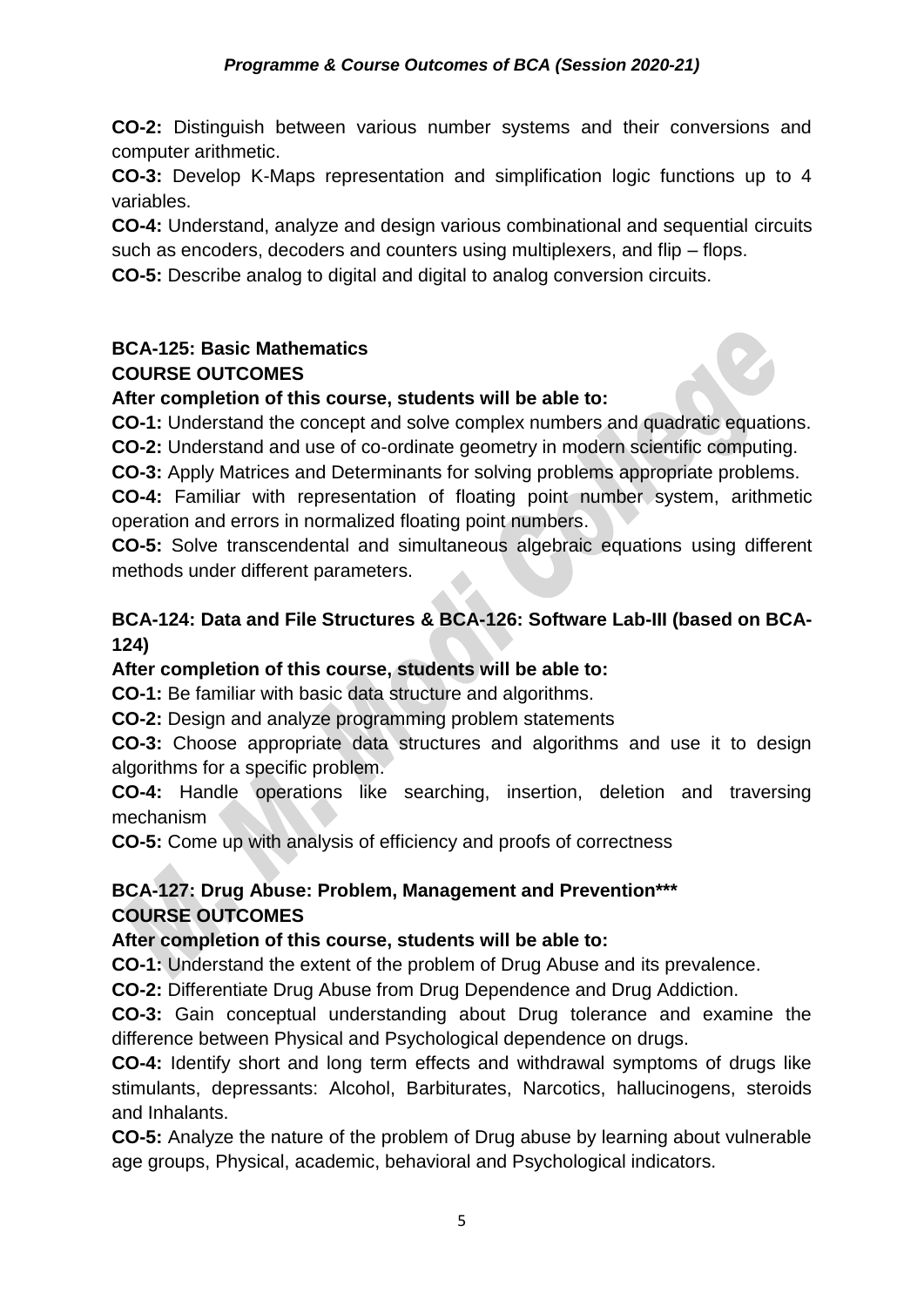**CO-6:** Evaluate the Physiological, Psychological and Sociological causes of drug abuse along with its consequences for individuals, families, society and the nation. **CO-7:** Understand the overview of Management and Prevention of Drug Abuse by visiting a Drug De-addiction Centre. The students will also be able to assess the role of Family, School, Media, Legislation and De-addiction Centers in combating the menace of Drug Abuse.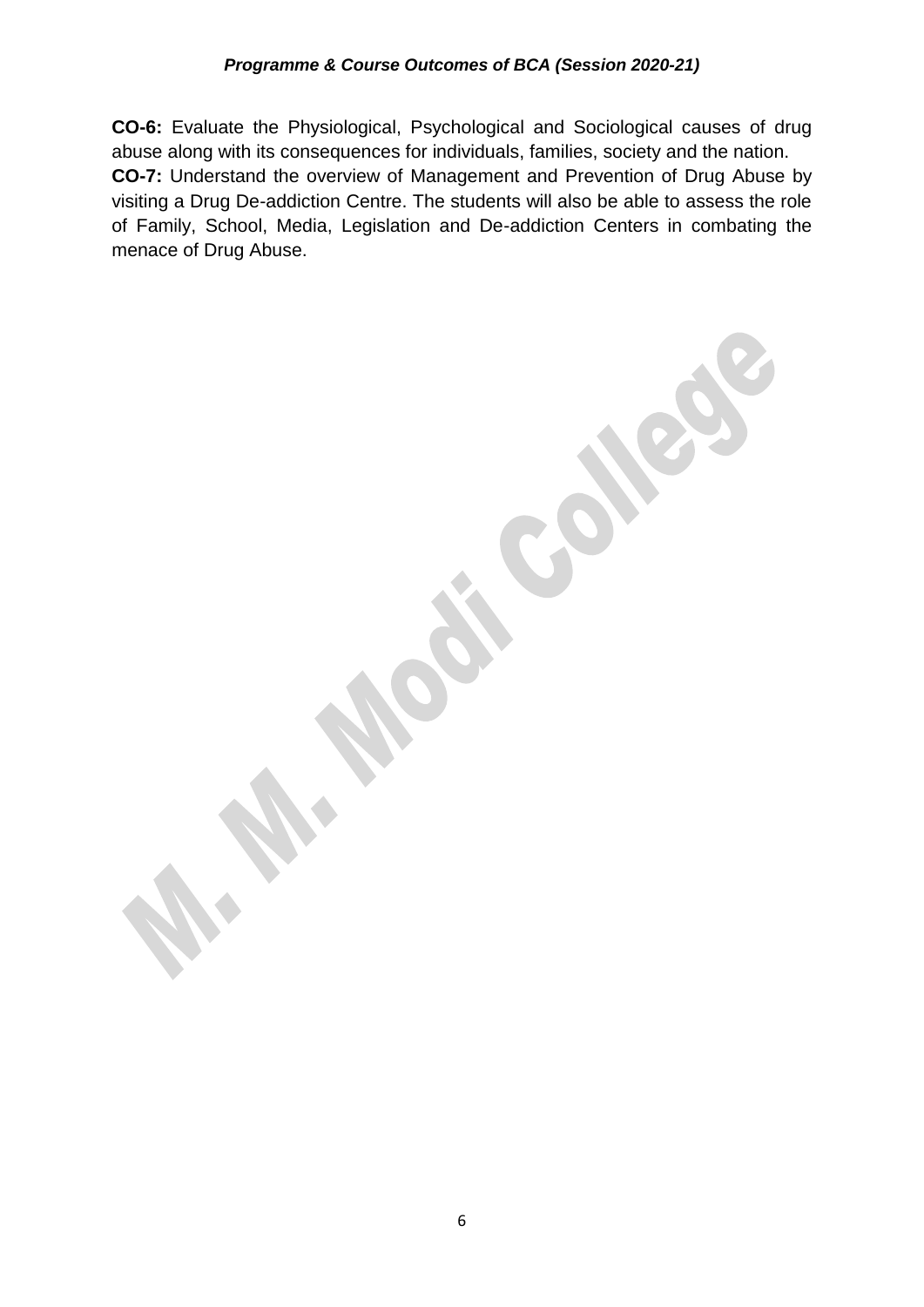## **Course Outcomes (COs)**

## **B. Com - II**

**Semester-3rd**

| Code           | <b>Course</b>                                                 |
|----------------|---------------------------------------------------------------|
| <b>BCA-211</b> | English Communication Skills - I                              |
| <b>BCA-212</b> | Punjabi (Compulsory) or                                       |
|                | Punjabi Compulsory (Mudla Gyan)**                             |
| <b>BCA-213</b> | <b>Discrete Mathematics</b>                                   |
| <b>BCA-214</b> | <b>Computer System Organization and Architecture</b>          |
| <b>BCA-215</b> | Object Oriented Programming using C++                         |
| <b>BCA-216</b> | Fundamentals of Database Management System                    |
| <b>BCA-217</b> | Software Lab - IV (Object Oriented Programming using C++ Lab) |
| <b>BCA-218</b> | Software Lab - V (DBMS using MS Access Lab)                   |
|                |                                                               |

## **Semester-4 th**

| Code           | <b>Course</b>                                                  |
|----------------|----------------------------------------------------------------|
| <b>BCA-221</b> | English Communication Skills - II                              |
| <b>BCA-222</b> | Punjabi (Compulsory) or                                        |
|                | Punjabi Compulsory (Mudla Gyan) **                             |
| <b>BCA-223</b> | <b>Computer Networks</b>                                       |
| <b>BCA-224</b> | <b>Management Information Systems</b>                          |
| <b>BCA-225</b> | <b>Computer Oriented Numerical and Statistical Methods</b>     |
| <b>BCA-226</b> | Relational Database Management Systems with Oracle             |
| <b>BCA-227</b> | Software Lab - VI (Computer Oriented Numerical and Statistical |
|                | Methods Lab)                                                   |
| <b>BCA-228</b> | Software Lab - VII (Oracle Lab)                                |
| <b>BCA-229</b> | Environmental and Road Safety Awareness (Qualifying Exam)      |

## **BCA-211: English Communications Skills - I COURSE OUTCOMES**

## **After completion of this course, students will be able to:**

**CO-1:** Write with competency with a critical and creative insight.

**CO-2:** The taught prescribed literature book Prose Parable will be an insightful source for the students that will help them in understanding social and moral philosophy.

**CO-3:** Start forming new dialogues with the given paragraphs that will give them new dimensions to their foresight and creativity.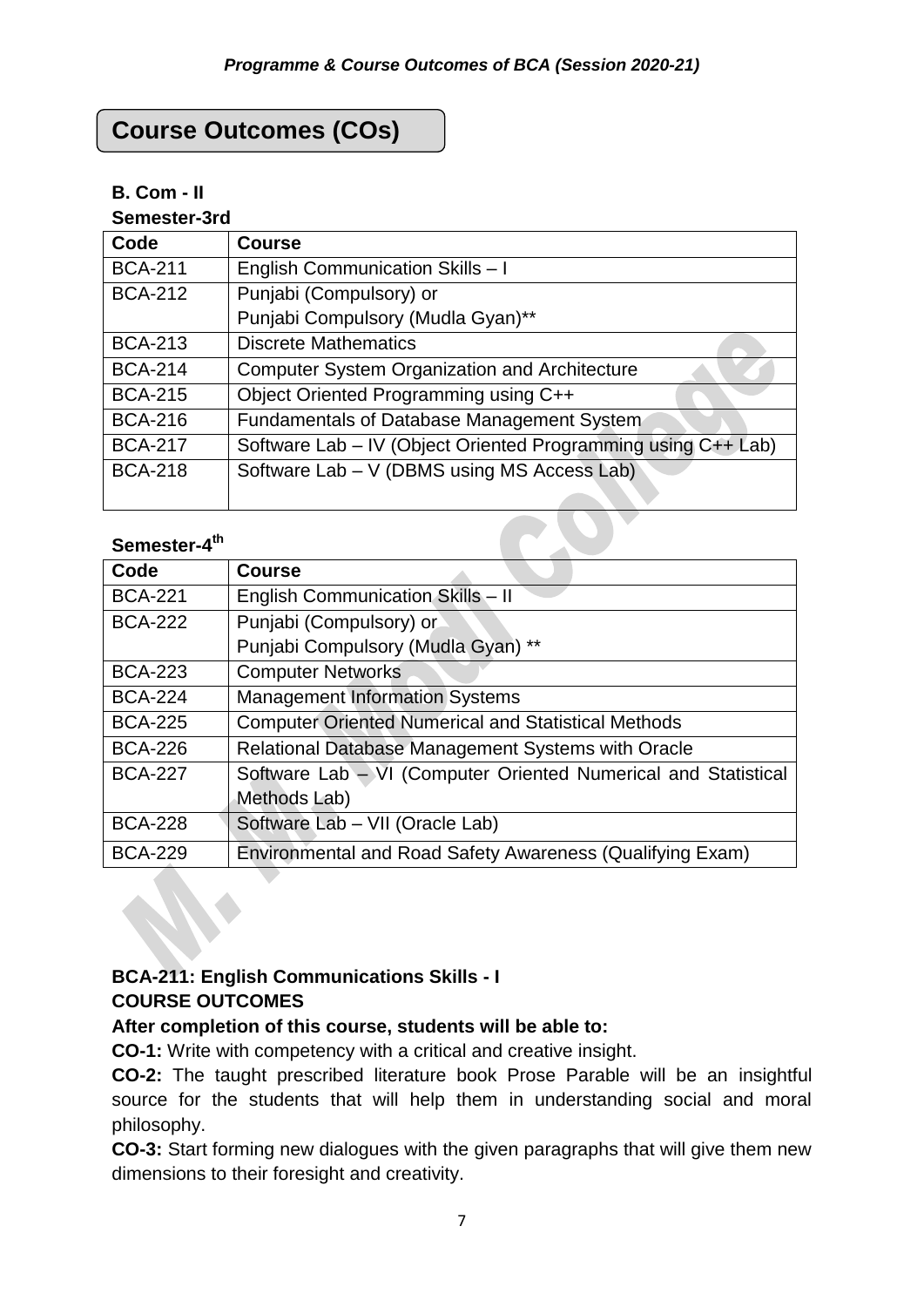**CO-4:** Write and speak with accuracy and precision after going through the exercises of error in the sentences.

**CO-5:** The topic 'Curriculum Vitae' taught by the teacher will make the learner conscious about their earned credentials and the potentials to be generated.

## **BCA-212: Punjabi (Compulsory) COURSE OUTCOMES**

## **After completion of this course, students will be able to:**

**CO-1:**ਜ਼ਵਜ਼ਦਆਰਥੀਆਾਂ ਅੰਦਰ ਸਾਜ਼ਹਤਕ ਰ ਚੀਆਾਂ ਦਾ ਜ਼ਵਕਾਸ ਹੋਵੇਗਾ

CO-2:ਰੁਪਾਕਾਰ ਕਹਾਣੀ ਰਾਹੀਂ ਜ਼ਿੰਦਗੀ ਦੀਆਂ ਤਲਖ਼ ਹਕੀਕਤਾਂ ਸਮਝਣ ਦੇ ਯੋਗ ਹੋਣਗੇ

CO-3:ਭਾਸ਼ਾ ਦੇ ਵਿਭਿੰਨ ਰਪਾਂ ਨੰ ਸਮਝਕੇ ਸਮਾਜ ਵਿੱਚ ਪ੍ਰਭਾਵਸ਼ਾਲੀ ਰਪ ਵਿੱਚ ਵਿਚਰਨ ਦੀ ਯੋਗਤਾ ਪੈਦਾ ਹੋਵੇਗੀ

CO-4:ਭਾਸ਼ਾ ਦੀ ਸਮਰੱਥਾ ਪਛਾਣ ਕੇ ਅੰਦਰਲੀ ਯੋਗਤਾ ਦਾ ਸਹੀ ਪਯੋਗ ਕਰਨਾ ਸਿੱਖਣਗੇ

CO-5:ਭਾਸ਼ਾਈ ਨੇਮਾਂ ਨੂੰ ਸਮਝ ਕੇ ਭਾਸ਼ਾਈ ਸੰਜਮਤਾ ਤੇ ਅਨਸ਼ਾਸ਼ਨ ਦੀ ਯੋਗਤਾ ਪੈਦਾ ਕਰਨਾ

#### **BCA-213: Discrete Mathematics COURSE OUTCOMES**

## **After completion of this course, students will be able to:**

**CO-1:** Learn the mathematical reasoning and important problem solving skills.

**CO-2:** Understand the basic concepts of Set theory and foundation for imbedding logical reasoning in computer science.

**CO-3:** Understand and create mathematical arguments.

**CO-4:** Apply the concept of Graph and tree in practical applications.

## **BCA-214: Computer System Organization and Architecture COURSE OUTCOMES**

## **After completion of this course, students will be able to:**

**CO-1:** Understand computer organization and its working, processing of an instruction by the CPU.

**CO-2:** Understand the various other important component of a computer system like Memory, Registers, Arithmetic Logic unit, Control unit, Peripheral devices.

**CO-3** Learn the concepts related with execution of instructions, working of addressing modes, interface and its use in the working of peripheral devices, interrupt signals, direct memory access.

**CO-4:** Learn the concepts related with digital electronics to understand the working of components like logic gates, flip flops, counters, and multiplexers etc., which are used to build components in a computer.

## **BCA-215: Object Oriented Programming using C++**

## **After the completion of the course the learner will be able to**

**CO-1**: Understand the benefits of Object-Oriented Programming (OOP) as compare to Traditional Programming approach and resolve problem in domain of objectoriented programming.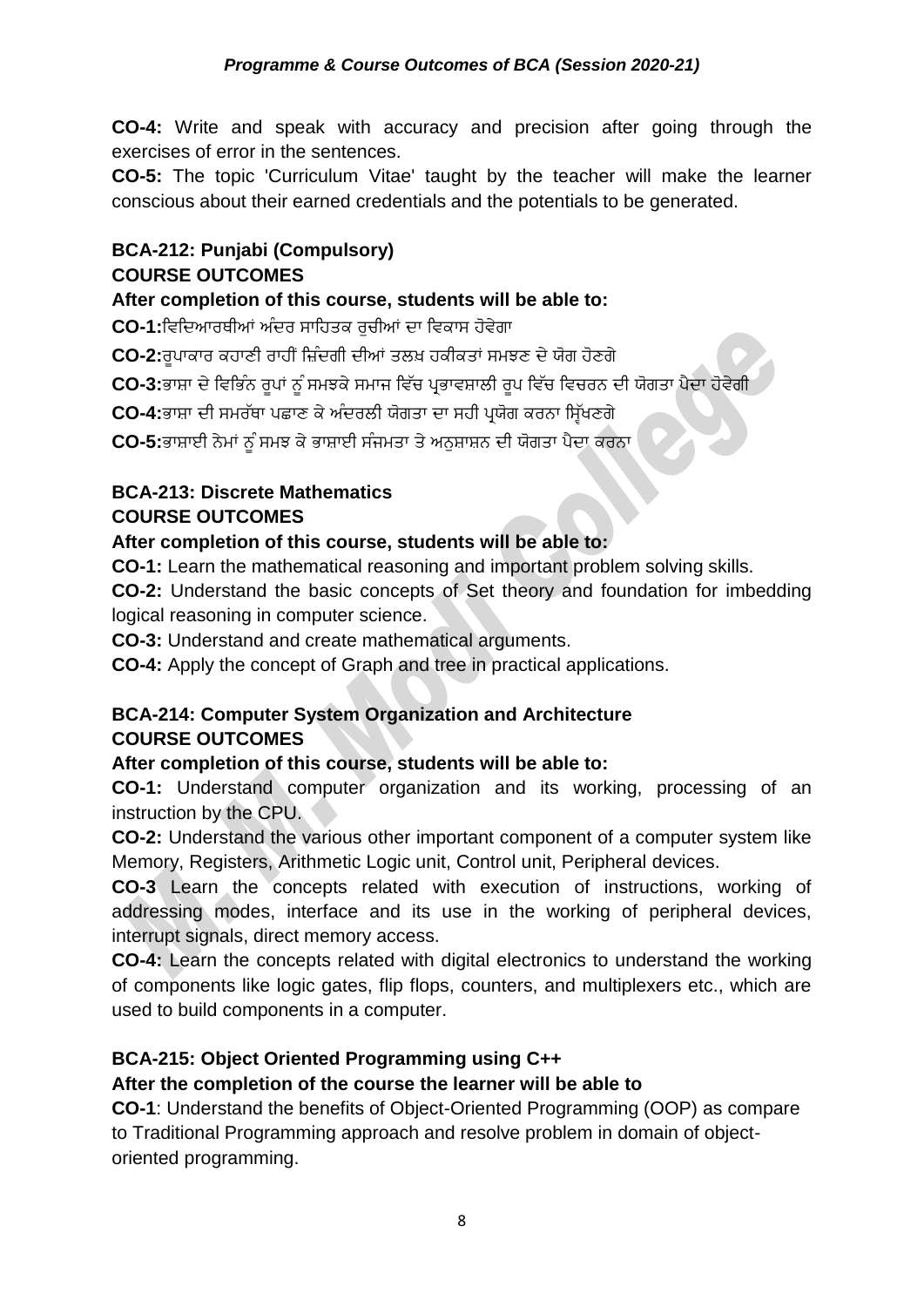**CO-2**: Familiarization with a widely range of features of object-oriented programming using C++

**CO-3**: Understand Object oriented approach for finding solutions to various problems with the help of C++ language.

**CO-4**: Understand the concept of polymorphism with the help function overloading and virtual functions.

**CO-5**: Acquire various types of various types and forms of inheritance.

**CO-6**: Understand basic of generic functions and classes.

## **BCA-216: Fundamentals of Database Management System Upon the completion of the course the learner will be able to**

**CO-1**: Familiarization with various features and applications of Database Management system.

**CO-2**: Acquire knowledge about database languages (DDL, DML, DCL)

**CO-3**: Learn how to design a database by using different data models.

**CO-4**: Understand the database handling during execution of the transactions along with concurrent access.

**CO-5**: Ability to perform various types of SQL queries.

**CO-6**: Able to design a good database using normalization, decomposition and functional dependency

## **BCA-217: Software Lab – IV (Object Oriented Programming using C++ Lab) COURSE OUTCOMES**

## **After completion of this course, students will be able to:**

**CO-1:** Understand the intricacies of Object Oriented Programming including the features and peculiarities of the C++ programming language.

**CO-2:** Illustrate the concept of Inheritance, operator overloading, and polymorphism.

**CO-3:** Implement various objects oriented concepts to solve practical problems.

**CO-4:** Apply the concepts of OOPs using C++ in programming.

## **BCA-218: Software Lab – V (DBMS using MS-Access Lab) COURSEOUTCOMES**

## **After completion of this course, students will be able to:**

**CO-1:** Understand database concepts and importance of database design.

**CO-2:** Understanding the concepts of DMBS architecture.

**CO-3:** Understand the objectives of normalization and what role it plays in the database design process.

**CO-4:** Become proficient in creating and using tables, queries, reports and forms in MS-Access.

#### **BCA-221: English Communications Skills - II COURSE OUTCOMES**

**After completion of this course, students will be able to:**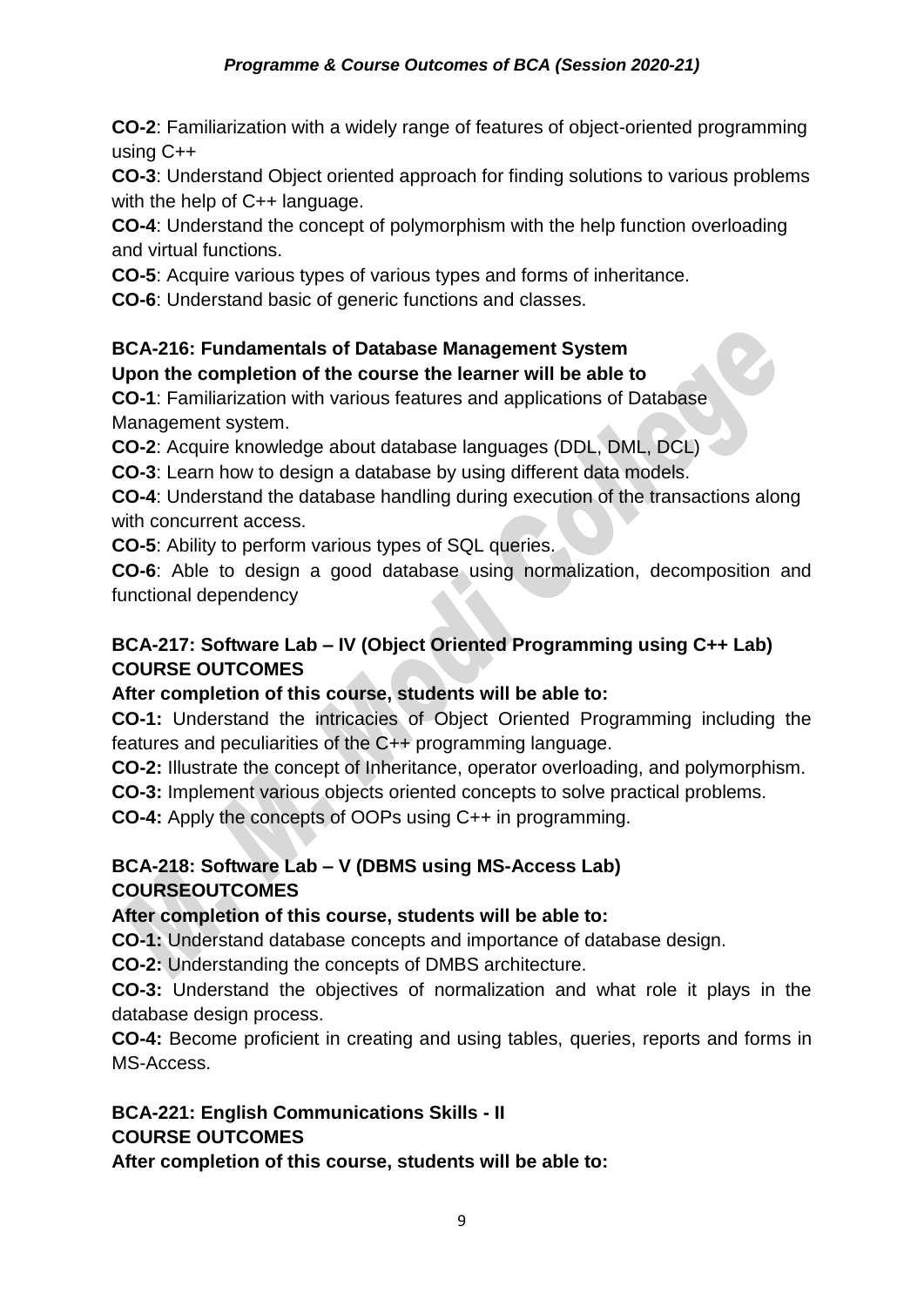**CO-1:** Increase their reading rate and cognition of fiction via the novel The Old Man and The Sea.

**CO-2:** Improve their reading fluency skills through extensive reading.

**CO-3:** Enlarge their vocabulary by keeping a vocabulary lexicon while dealing with literature.

**CO-4:** Enhance their level of understanding of sentences after having the revisions of Narration & Active and Passive voices

**CO-5:** Generate accuracy in writing and speaking skills.

## **BCA-222: Punjabi (Compulsory) COURSE OUTCOMES**

## **After completion of this course, students will be able to:**

CO-1: ਕਵਿਤਾ ਨੂੰ ਪੜ੍ਹਦਿਆਂ ਵਿਦਿਆਰਥੀਆਂ ਅੰਦਰ ਸਾਹਿਤਕ ਰਚੀ ਦਾ ਵਿਕਾਸ ਹੋਵੇਗਾ

**CO-2:** ਕਜ਼ਵਤਾ ਜ਼ਵਜ਼ਦਆਰਥੀਆਾਂ ਦੀ ਕਲਪਨਾ ਸ਼ਕਤੀ ਦਾ ਜ਼ਵਕਾਸ ਕਰੇਗੀ

**CO-3:** ਕਵਿਤਾ ਦੁਆਰਾ ਵਿਦਿਆਰਥੀਆਂ ਸ਼ਬਦ ਦੀ ਸਮਰੱਥਾ ਅਤੇ ਪਰਤਾਂ ਬਾਰੇ ਸਹੀ ਅਰਥਾਂ ਵਿਚ ਜਾਨਣਗੇ।

CO-4: ਗਰਮਖੀ ਲਿੱਪੀ ਦੀ ਵਿਕਾਸ ਪ੍ਰਕਿਰਿਆ ਬਾਰੇ ਪੜ੍ਹਦੇ ਹੋਏ ਵਿਦਿਆਰਥੀ ਭਾਸ਼ਾ ਅਤੇ ਲਿੱਪੀ ਦੇ ਆਪਸੀ ਸਬੰਧਾਂ ਨੂੰ ਸਮਝਣਗੇ

**CO-5:** ਜ਼ਲਿੱਪੀ ਨ ੰਸਮਝਣ ਤੋਂਬਾਅਦ ਭਾਸ਼ਾ ਦੀ ਸਮਰਥਾ ਪਛਾਨਣ ਦੇਯੋਗ ਹੋਣਗੇ

## **BCA-223: Computer Networks COURSE OUTCOMES**

## **After completion of this course, students will be able to:**

**CO-1:** Understand the functions of different layers of TCP/IP and OSI reference models.

**CO-2:** Classify of networks-LAN, MAN and WAN.

**CO-3:** Identify and understand various techniques and modes of transmission media with real time applications.

**CO-4:** Understand the fundamentals of Network security.

## **BCA-224: Management Information System**

## **COURSE OUTCOMES**

## **After completion of this course, students will be able to:**

**CO-1:** Understand the concept of information, system, value of information, elements of a system and role of information system.

**CO-2:** Understand the classification of MIS.

**CO-3:** Experience various stages in the development of MIS and applications of Information Systems in functional areas of MIS.

**CO-4:** Have a clear idea about DSS and its difference from MIS.

## **BCA-225: Computer Oriented Numerical and Statistical Methods & BCA-227: Software Lab – VI (Computer Oriented Numerical and Statistical Methods) After completion of this course, students will be able to:**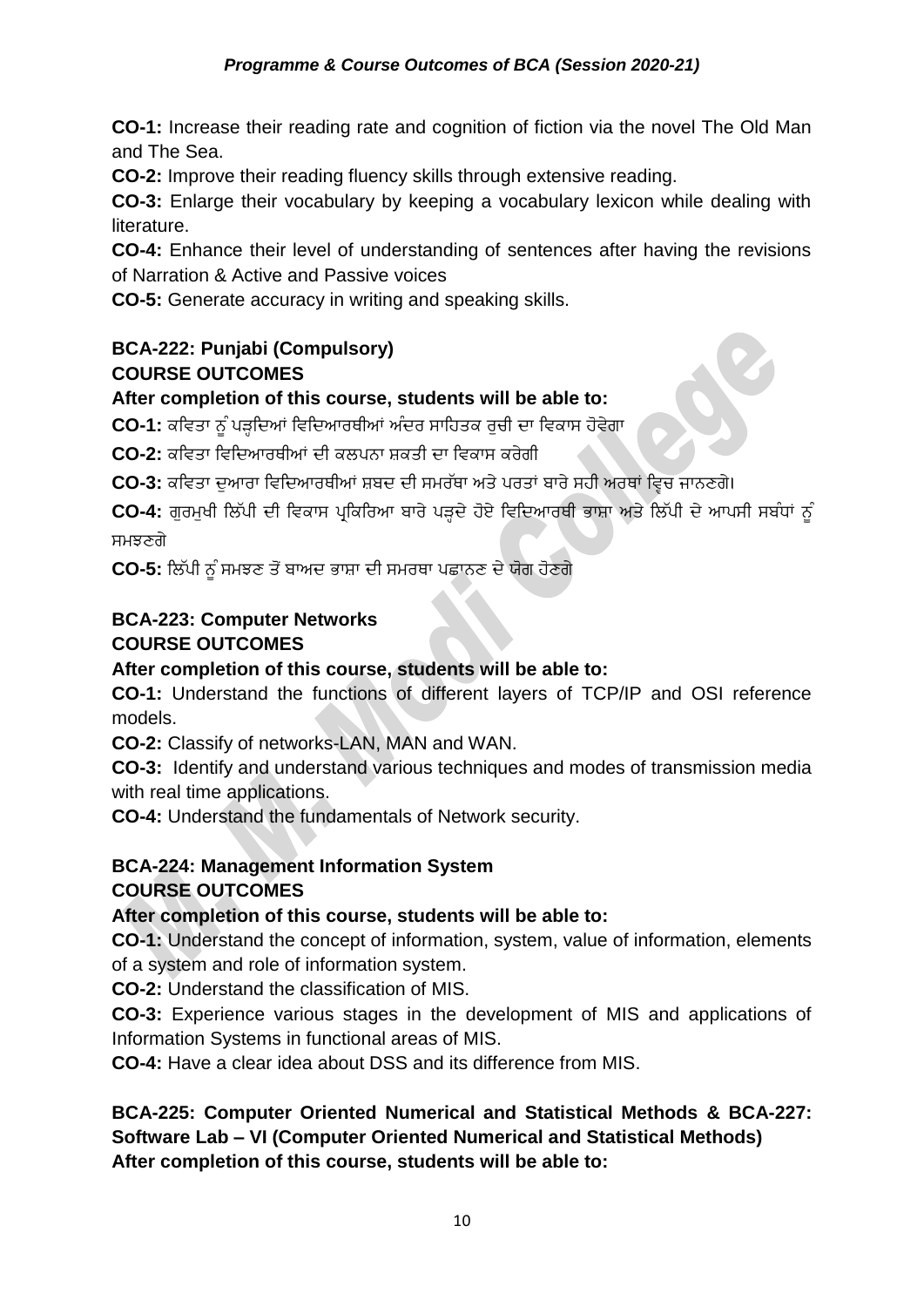**CO-1:** Solve algebraic equations using different methods under different parameters.

**CO-2:** Be familiar with numerical integration and differentiation

**CO-3:** Analyze statistical data using measures of central tendency and dispersion.

**CO-4:** Calculate and interpret the methods of correlation and regression analysis.

**CO-5:** Implement numerical and statistical methods in C/C++.

## **BCA-226: Relational Database Management System with Oracle & BCA-228: Software Lab – VII (Oracle Lab)**

#### **COURSE OUTCOMES**

**After completion of this course, students will be able to:** 

**CO-1:** Understand the core terminology of Relational Database Management System.

**CO-2:** Understand and apply the concept of Transaction Processing, Concurrency Control Mechanism, and Recovery system in database.

**CO-3:** Comprehend Relational Query Languages.

**CO-4:** Use SQL syntax for Data Administration, Manipulation and to query a database to retrieve information.

## **BCA-229: Environmental and Road Safety Awareness COURSE OUTCOMES**

## **After completion of this course, students will be able to:**

CO-1: Understand the structure and function of an ecosystem and ecosystem links between environmental components and their role.

CO-2: Recognize the importance of environment and the sustainable of natural resources.

CO-3: Use scientific reasoning to recognize and comprehend environment issues and evaluate potential solutions.

CO-4: Well versed with environmental protection laws in India.

CO-5: Understand the concept and significance of Road safety.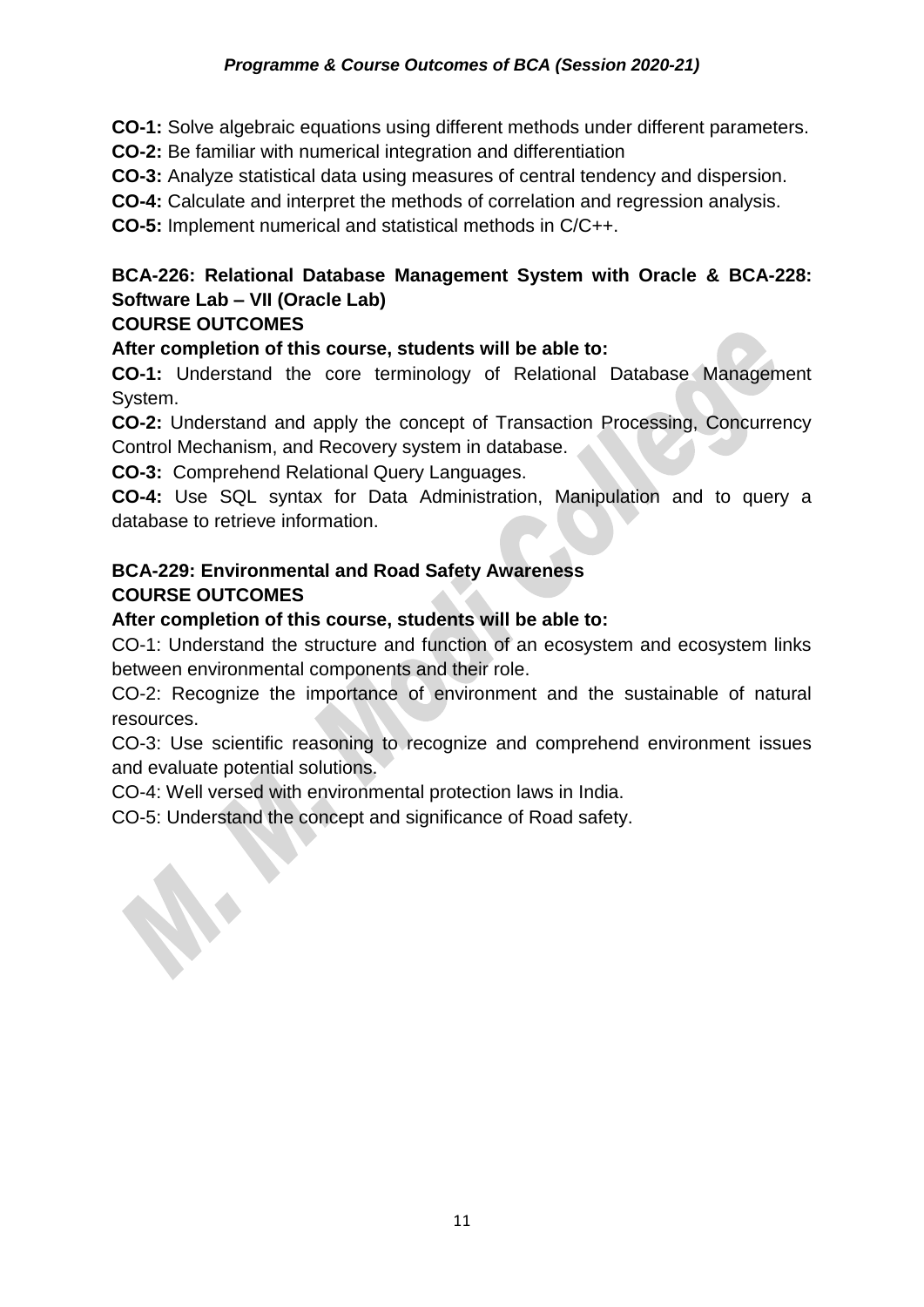## **Course Outcomes (COs)**

## **B. Com - III**

**Semester- 5th**

| Code           | <b>Course</b>                                                                    |
|----------------|----------------------------------------------------------------------------------|
| <b>BCA-311</b> | English Literary Skills - I                                                      |
| <b>BCA-312</b> | <b>System Analysis and Design</b>                                                |
| <b>BCA-313</b> | <b>System Software</b>                                                           |
| <b>BCA-314</b> | Java Programming                                                                 |
| <b>BCA-315</b> | Web Designing using HTML and DHTML                                               |
| <b>BCA-316</b> | Software Lab – IX (based on paper BCA-314: Java Programming)                     |
| <b>BCA-317</b> | Software Lab - X (based on paper BCA-315: Web Designing using<br>HTML and DHTML) |
| <b>BCA-318</b> | Punjabi (Compulsory) or                                                          |
|                | Punjabi Compulsory (Mudla Gyan) **                                               |

## **Semester- 6 th**

| יטוייטיי<br>Code | <b>Course</b>                                                          |
|------------------|------------------------------------------------------------------------|
|                  |                                                                        |
| <b>BCA-321</b>   | English Literary Skills - II                                           |
| <b>BCA-322</b>   | E-Commerce                                                             |
| <b>BCA-323</b>   | <b>Operating Systems</b>                                               |
| <b>BCA-324</b>   | Software Engineering                                                   |
| <b>BCA-325</b>   | Web Designing using ASP.NET                                            |
| <b>BCA-326</b>   | Software Lab - XI (More on Java based on BCA-314: Java<br>Programming) |
| <b>BCA-327</b>   | Software Lab – XII (based on BCA-325: Web Designing using<br>ASP.NET)  |
| <b>BCA-328</b>   | Punjabi (Compulsory) or                                                |
|                  | Punjabi Compulsory (Mudla Gyan) **                                     |

## **BCA -311: English Literary Skills – I COURSE OUTCOMES**

## **After completion of this course, students will be able to:**

**CO-1**: Attain the intrinsic knowledge of human behaviour by reading Popular Short Stories book.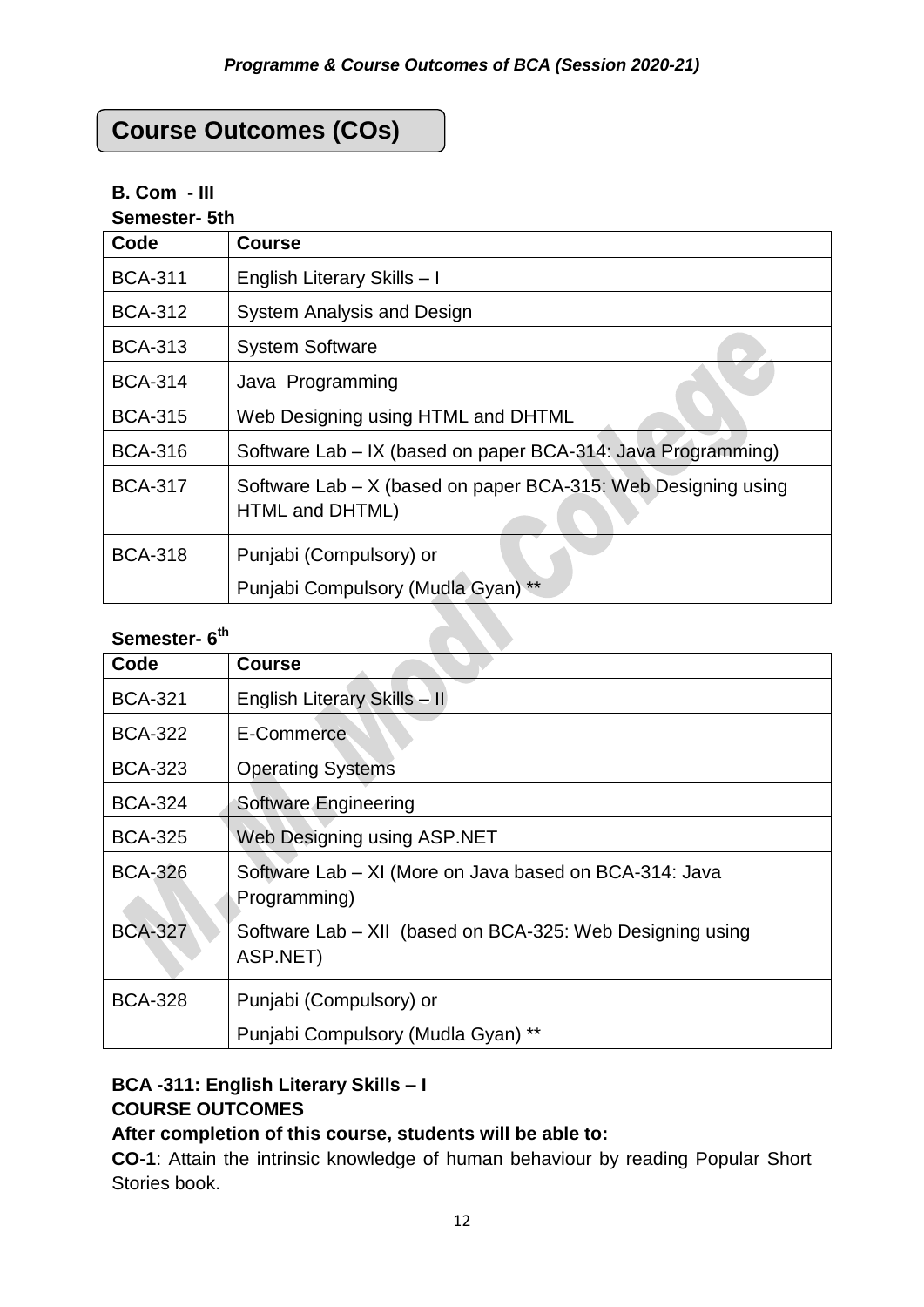**CO-2**: By learning new words pertaining to places, trades, church, marriage, arts and science, the learners will have more knowledge of physical and social entities.

**CO-3**: The grammar book will create accuracy and precision in students' writings and conversation.

**CO-4**: Bring the students to a new advanced level of learning the English language.

**CO-5**: The prescribed lists of synonyms and antonyms will make the students more refined in selecting appropriate words for usage.

#### **BCA-312: System Analysis and Design COURSE OUTCOMES**

## **After completion of this course, students will be able to:**

**CO-1**: Understand the term System in the real world.

**CO-2**: Understand all terms and concepts related with the various systems existing.

**CO-3**: Learn Computer functioning as a System.

**CO-4**: Understand all steps related with the creation of a System, starting from its analysis to its design to its implementation including the hardware software selection for the same.

## **BCA-313: System Software COURSE OUTCOMES**

## **After completion of this course, students will be able to:**

**CO-1**: Learn and understand the System at the level of the operating system that is System software.

**CO-2**: Understand System in terms of the processors, loaders and linkers.

**CO-3**: Learn the working of Compilers as well as their construction and use.

**CO-4**: Knowledge of various software tools like program developers, editors, debuggers and user interfaces.

## **BCA-314: Java Programming & BCA-316: Software Lab-IX**

## **After completion of this course, students will be able to:**

**CO-1**: Design programs involving decision control statements, loop control statements and case control structures.

**CO-2**: Understand the implementation of arrays, and functions and apply the dynamics of memory by the use of memory management schemes.

**CO-3**: Comprehend the concepts of classes and objects: declaration, initialization and implementation.

**CO-4**: Apply basics of object oriented programming, polymorphism and inheritance, Exception Handling, Multithreading.

**CO-5**: Use the file operations, character I/O, string I/O, and create/update basic data files.

**CO-6**: Understand and learn the concepts of Applets.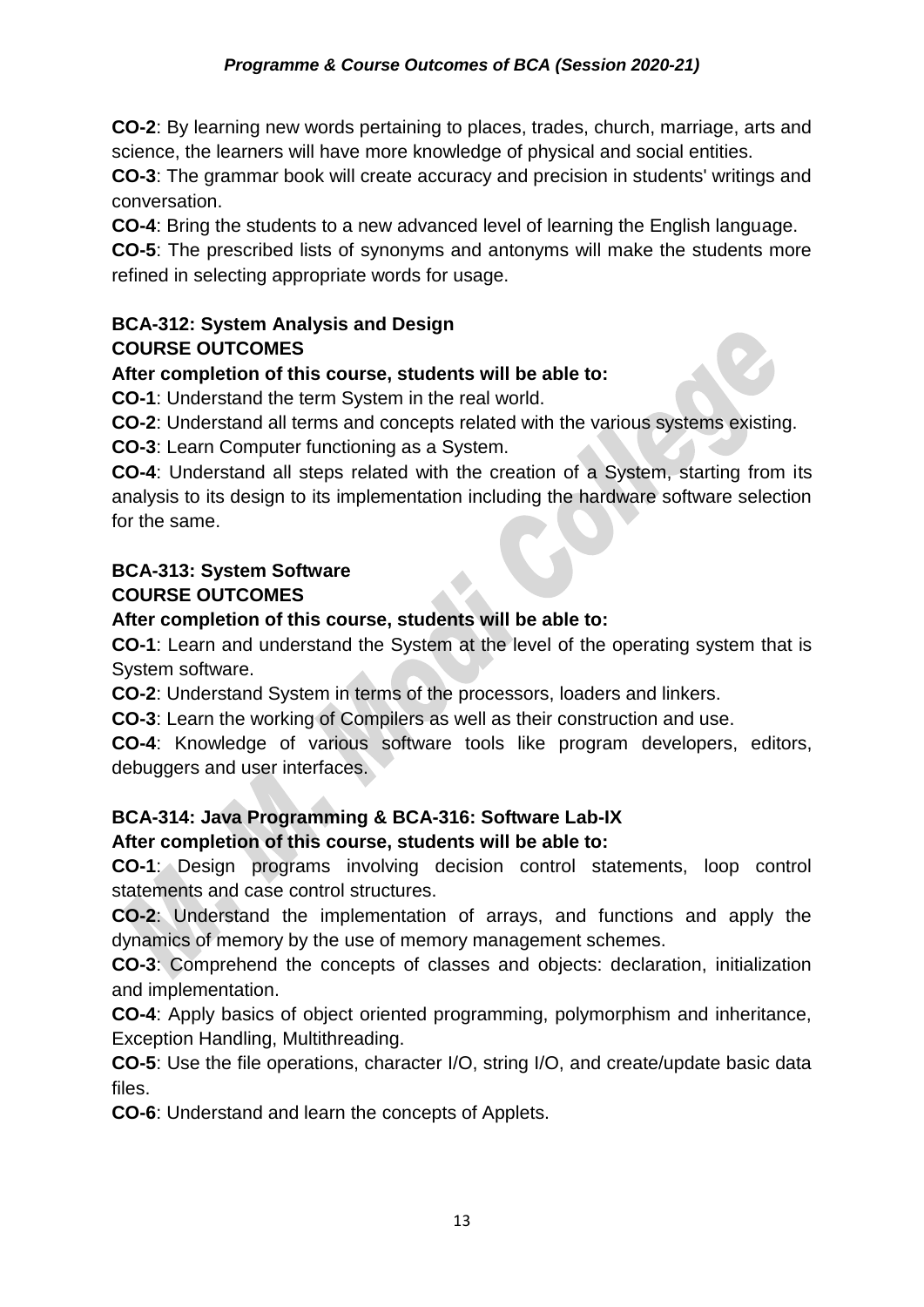## **BCA-315: Web Designing using HTML and DHTML & BCA – 317: Software Lab-X**

## **After completion of this course, students will be able to:**

**CO-1**: Write and debug webpage using HTML and DHTML languages.

**CO-2**: Knowledge and Use of web publishing and phases related with the website development.

**CO-3**: Make use of knowledge related to links, addresses, images, and tables.

**CO-4**: Knowledge of various formatting options on HTML page and web site.

**CO-5**: Knowledge of Server Side programming.

## **BCA-318: Punjabi Compulsory or Punjabi Compulsory After completion of this course, students will be able to:**

CO-1: ਵਿਦਿਆਰਥੀਆਂ ਦੀ ਵਿਭਿੰਨ ਸਾਹਿਤਕ ਰਪਾਕਾਰਾਂ ਵਿਚ ਰਚੀ ਪੈਦਾ ਹੋਵੇਗੀ

CO-2: ਵਿਦਿਆਰਥੀ ਤਕਨੀਕ ਦੇ ਦੌਰ ਵਿਚ ਹੁੰਦੇ ਹੋਏ ਲੋਕਧਾਰਾਈ ਬੋਧ ਬਾਰੇ ਗਿਆਨ ਹਾਸਿਲ ਕਰਨਗੇ

**CO-3**: ਵਿਦਿਆਰਥੀਆਂ ਆਪਣੀਆਂ ਪਰੰਪਰਾਵਾਂ ਦਾ ਸਮਕਾਲ ਨਾਲ ਮੇਚ ਕੇ ਮਲਾਂਕਣ ਕਰਨ ਦੇ ਸਮਰੱਥ ਹੋਣਗੇ

CO-4: ਵਿਦਿਆਰਥੀਆਂ ਨੂੰ ਪੰਜਾਬ ਦੇ ਮੇਲੇ ਅਤੇ ਤਿਉਹਾਰਾਂ ਬਾਰੇ ਵਿਸਥਾਰ ਨਾਲ ਪਤਾ ਲੱਗੇਗਾ

CO-5: ਵਿਦਿਆਰਥੀ ਵਿਆਕਰਨ ਨੂੰ ਭਾਸ਼ਾ ਦੇ ਪ੍ਰਯੋਗ ਹਿੱਤ ਕੁਸ਼ਲਤਾ ਨਾਲ ਪ੍ਰਯੋਗ ਕਰਨਗੇ

## **BCA-321: English Literary Skills-II**

## **After completion of this course, students will be able to:**

**CO-1**: Gain not only innate insight of human behaviour but also the terms of drama by reading Short Plays book.

**CO-2**: By learning new words referring to death, war, science and nature, the students will have supplementary knowledge of material and nature elements.

**CO-3**: The grammar book will create accuracy and precision in students' writings and conversation.

**CO-4**: Bring the students to a new advanced level of learning the English language.

**CO-5**: The prescribed figure of speech i.e. verbs, adjectives and adverbs will make the students more polished in determining proper words for usage.

## **BCA-322: E-Commerce**

## **After completion of this course, students will be able to:**

**CO-1**: Understand E-commerce as a process.

**CO-2**: Learn the difference that exist between traditional and latest e-commerce procedures and outcomes.

**CO-3**: Understand the concepts and technologies like internet for implementation of e-commerce.

**CO-4**: Learn various consumer oriented e-commerce concepts in the form of models et cetera.

**CO-5**: Knowledge of advertisement and marketing using internet technology.

## **BCA-323: Operating Systems**

**After completion of this course, students will be able to:**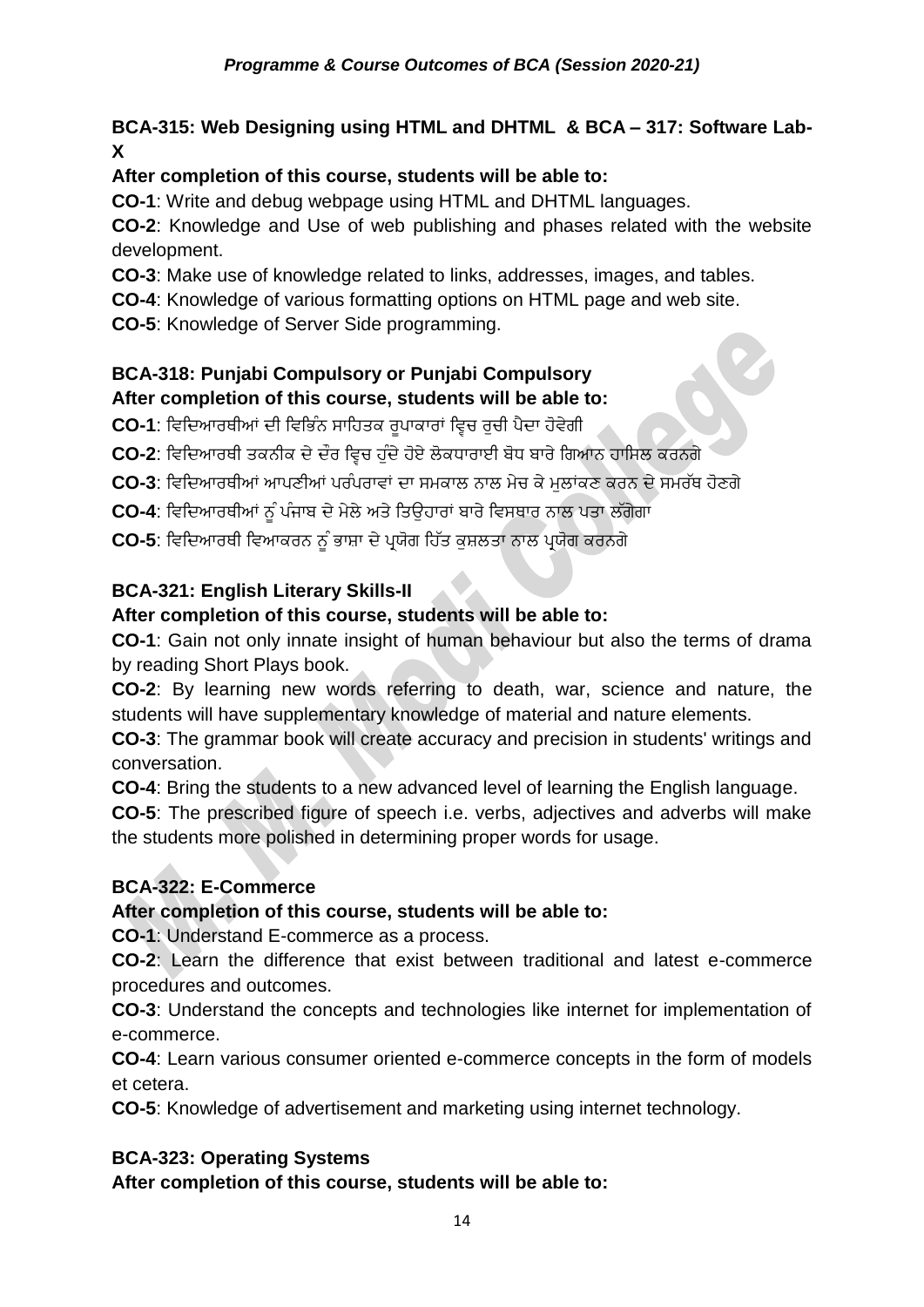**CO-1**: Learn the mechanisms of OS to handle processes and threads and their communication.

**CO-2**: Use different data types, operators and console I/O function in a computer program.

**CO-3**: Learn the mechanisms involved in memory management in contemporary OS.

**CO-4**: Gain knowledge on distributed operating system concepts that includes architecture, deadlock detection algorithms and agreement protocols.

**CO-5**: Understand different approaches to memory management.

**CO-6**: Understand the structure and organization of the file system

## **BCA-324: Software Engineering**

## **On completion of this course, the students will be able to:**

**CO-1:** Understand the basic concepts, models, life cycle of software development.

**CO-2:** Learn higher level concepts like Re-engineering, Reverse Engineering, Forward Engineering, and CASE tools.

**CO-3:** Knowledge of all the steps of software engineering and their use and implementation in real problems

**CO-4:** Understanding of programming language and using it to develop software using all stages of software development.

## **BCA-326: Software Lab-XI**

## **After completion of this course, students will be able to:**

**CO-1**: Understand the basic concepts related with the development of software.

**CO-2**: Ability to develop software both at simple level as well as complex level.

**CO-3**: Understand various models for software development.

**CO-4**: Understand the life cycle of a software.

**CO-5**: Learn higher level concepts like Re-engineering, Reverse Engineering, Forward Engineering, CASE tools.

**CO-6**: Knowledge of all the steps of software engineering and their use and implementation in real problems

**CO-7**: Understanding of programming language and using it to develop software using all stages of software development.

## **BCA-325: Web Designing using ASP.NET & BCA-327: Software Lab-XII After completion of this course, students will be able to:**

**CO-1**: Write, compile and debug programs using ASP.NET language.

**CO-2**: Knowledge and Use of different data types, operators, loops and other control structures in web programming.

**CO-3**: Design programs accepting user inputs and various other standard controls.

**CO-4**: Understand the implementation of arrays, and events.

**CO-5**: Comprehend the concepts of classes and objects: declaration, initialization and implementation.